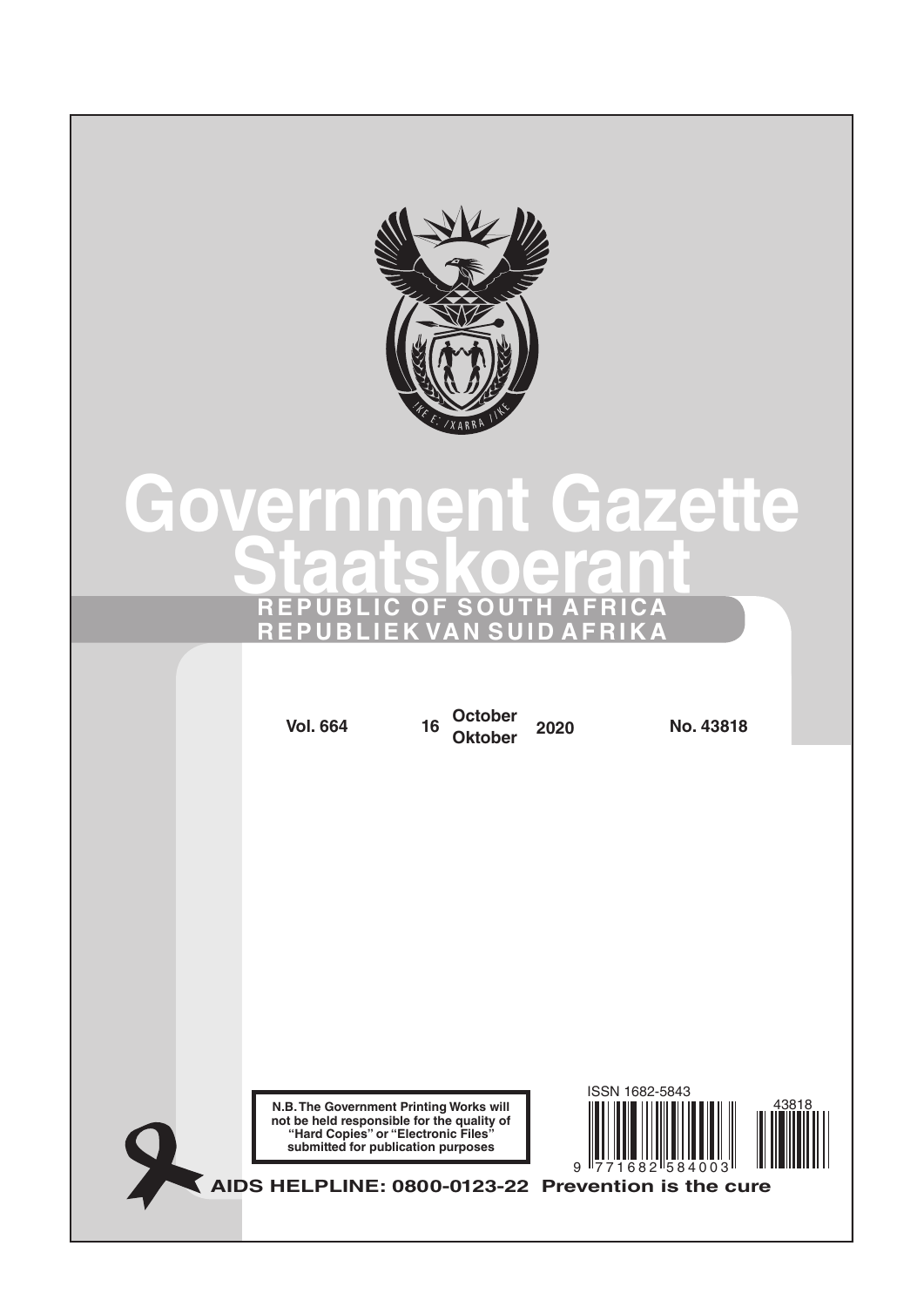## **IMPORTANT NOTICE:**

**The GovernmenT PrinTinG Works Will noT be held resPonsible for any errors ThaT miGhT occur due To The submission of incomPleTe / incorrecT / illeGible coPy.**

**no fuTure queries Will be handled in connecTion WiTh The above.**

#### **Contents**

Government Notices • Goewermentskennisgewings **Environment, Forestry and Fisheries, Department of/ Omgewingsake, Bosbou en Visserye, Departement van** 1100 National Environmental Management: Biodiversity Act (10/2004): Extension of commencement date of the Alien and Invasive Species Lists, 2020 and the Alien and Invasive Species Regulations, 2020 ...................................... 43818 3 *Page Gazette No. No. No.*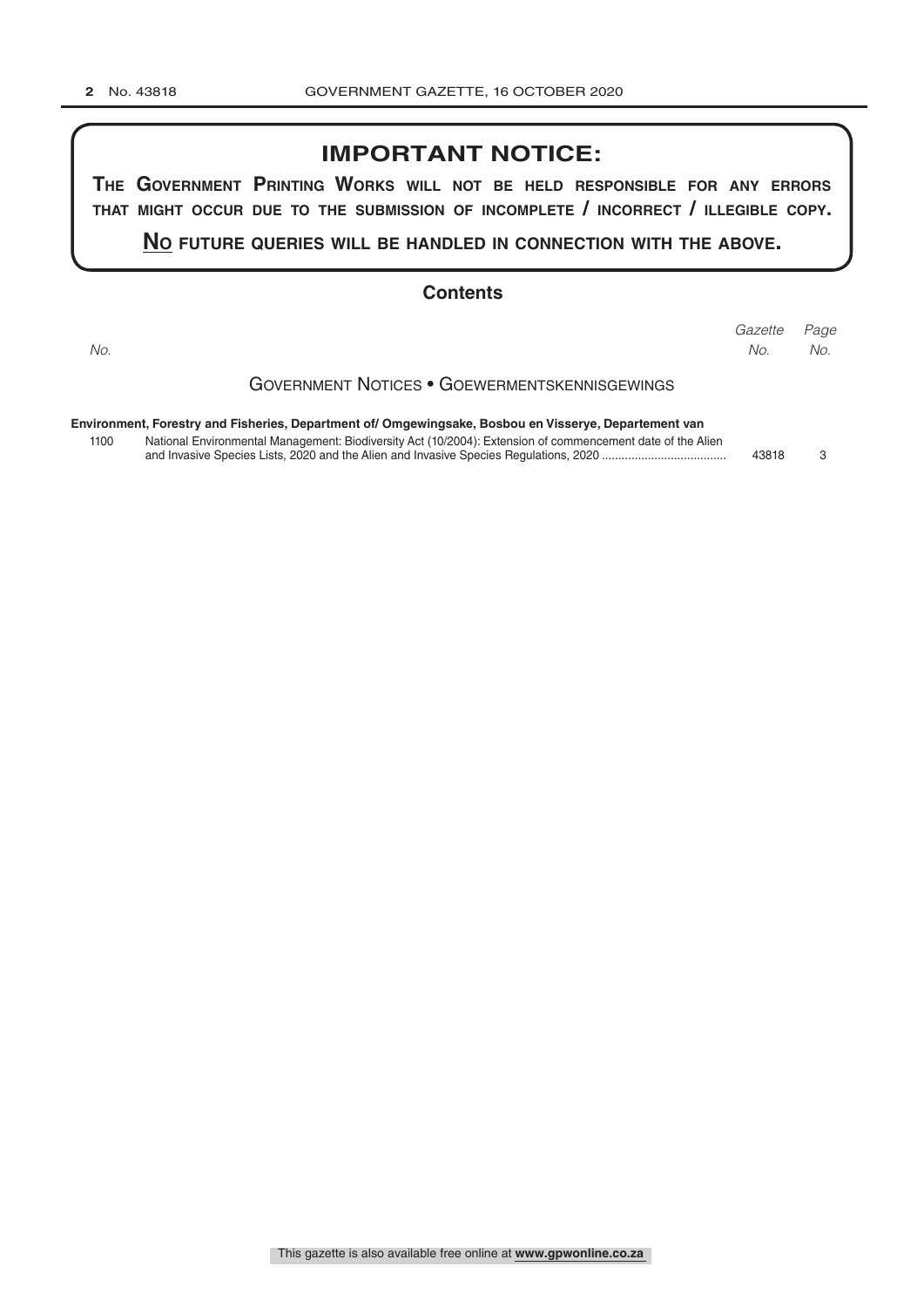# Government Notices • Goewermentskennisgewings

### **DEPARTMENT OF ENVIRONMENT, FORESTRY AND FISHERIES**

**NO. 1100** 16 OCTOBER 2020

## **NATIONAL ENVIRONMENTAL MANAGEMENT: BIODIVERSITY ACT, 2004 (ACT NO. 10 OF 2004)**

## **EXTENSION OF COMMENCEMENT DATE OF THE ALIEN AND INVASIVE SPECIES LISTS, 2020 AND THE ALIEN AND INVASIVE SPECIES REGULATIONS, 2020**

I, Barbara Dallas Creecy, Minister of Forestry, Fisheries and the Environment, hereby extend the commencement date of—

- *(a)* the Alien and Invasive Species Lists, 2020 published in Government Notice number 1003 in *Government Gazette* 43726 dated 18 September 2020, from 19 October 2020 to 1 March 2021; and
- *(b)* the Alien and Invasive Species Regulations, 2020 published in Regulation Notice number R. 1020 in *Government Gazette* 43735 dated 25 September 2020, from 26 October 2020 to 1 March 2021.

**BARBARA DALLAS CREECY MINISTER OF FORESTRY, FISHERIES AND THE ENVIRONMENT**